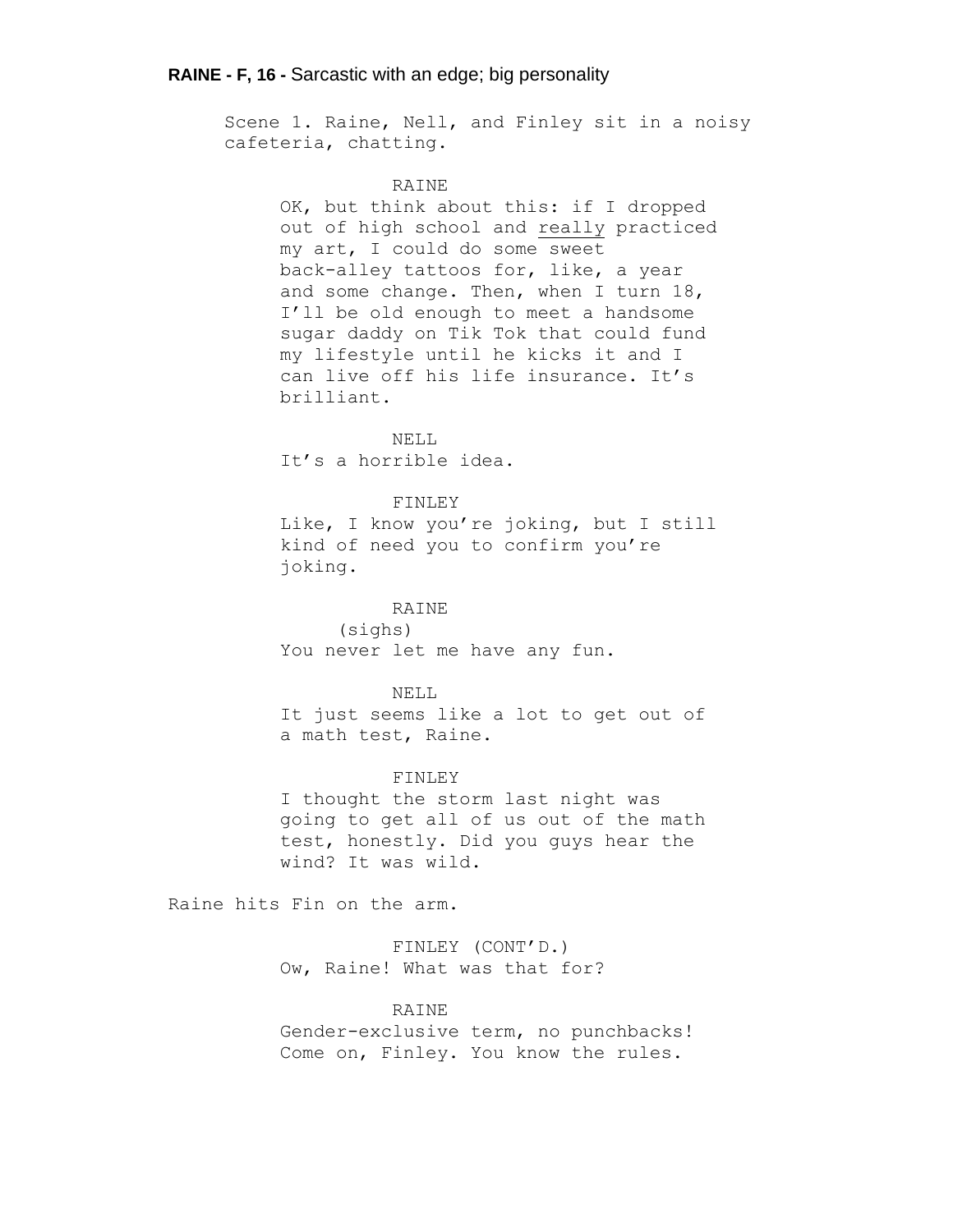FINLEY Sorry. Stupid habit. Did you... friends...hear the storm last night? NELL We'll work on it. But yes. The wind hit 60 miles-per-hour. That's why you heard it. It was zooming past all the houses, cars, and fences so quickly that it caused them to vibrate really fast. Resulting in weird, high-pitched noises. RAINE Huh. I never knew that. (beat) Don't you dare make the my-name-is-Raine-and-Nell-knows-more-about-weather comment, Finley Cosgrave. I'm getting real tired of the dad jokes. NELL She's getting way too predictable. FINLEY Hey! Am not. NELL I like predictable. That's one of the things I love about weird weather. It's predictable until it's not. But even when it's not predictable, it's explainable. Most of the time. RAINE Well, I think I have an explanation on why Miss Predictable's face is getting red right now. Tyler sighting?

#### FINLEY

Shut up, he's coming over here. 3 o'clock.

## RAINE

You know how to read a clock?

Tyler approaches.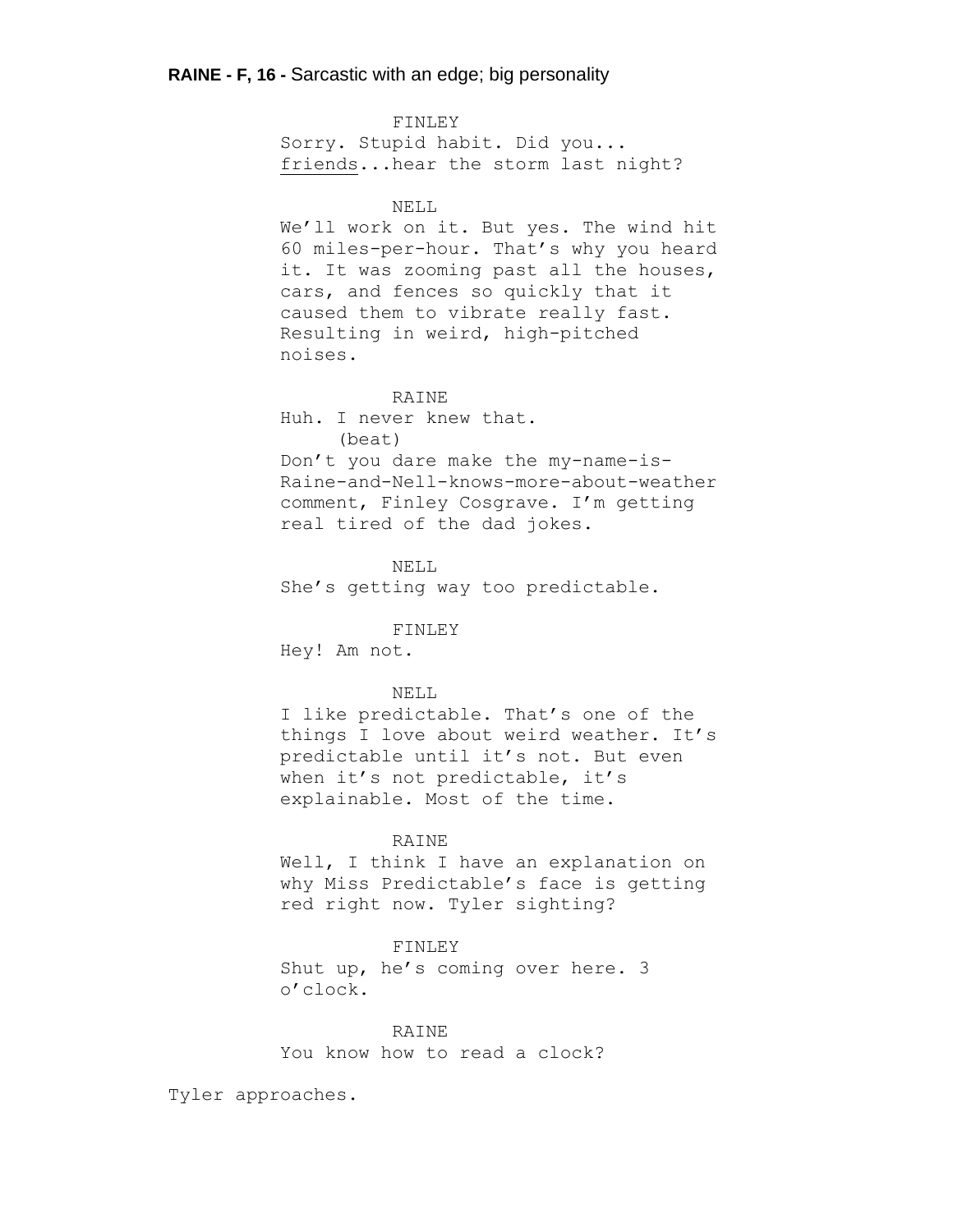# **RAINE - F, 16 -** Sarcastic with an edge; big personality

TYLER Hey ladies. How's it going? FINLEY

Wood. Uh, I mean. Good. Or well. Whichever is grammatically correct.

# RAINE / NELL (giggle)

# TYLER

(smiling) Awesome. Hey, what are you doing Saturday?

# RAINE

She's free! (whispers) Ow. You're wearing pointy-toed shoes.

#### TYLER

Well, I was hoping all of you might be! I'm trying to get a group together to clean up Ash Grove over on Plover St.

# NELL

The one we went to for that bio field trip?

# TYLER

Yeah, I guess it got pretty beat up with the storm last night, so I thought if we got a big enough group together, we could get the school to bring out a bus for us, and people could use the trip for their service hours.

FINLEY That's, um, really sweet.

# RAINE

Totally. We'll be there.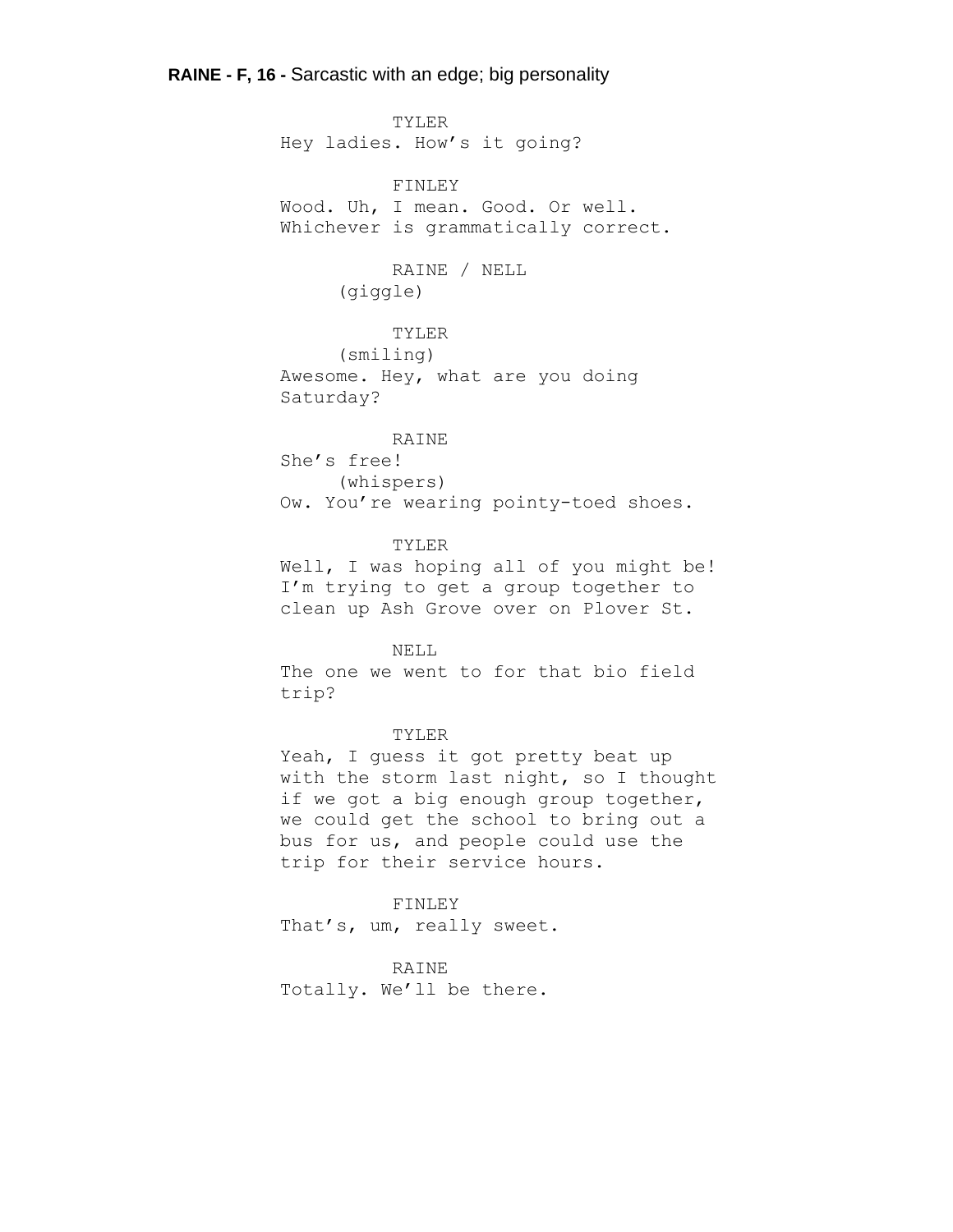# **RAINE - F, 16 -** Sarcastic with an edge; big personality

Scene 2. Finley and Raine arguing.

RAINE

Oh, Finley. Wake the fuck up! When have you ever done something that you weren't made to do?

#### FINLEY

What?

RAINE You can't be stupid enough to think that you're in control of your own life.

FINLEY

I am.

## RAINE

What do you ever decide for yourself? I mean something that matters, not like which nail polish to use or which sandwich to eat. Is it your idea to go to school like it's a full-time job except we don't get paid to do it?

FINLEY

We get--

#### RAINE

If you say we get paid in knowledge, I will fucking punch you. Is it your idea to agonize over test scores so that you can go to a good school, which is definitely also your idea, and then get a good job, which is of course, once again, your idea? You put yourself through all the shit we deal with on a daily basis? School uniforms and SATs and catcalls and dating? Hmmm? (beat)

Wake the fuck up, Cosgrave! Alarm's going off! Wake up! We have never been in control of our lives. Everything we've done, we've been made to do. From birth.